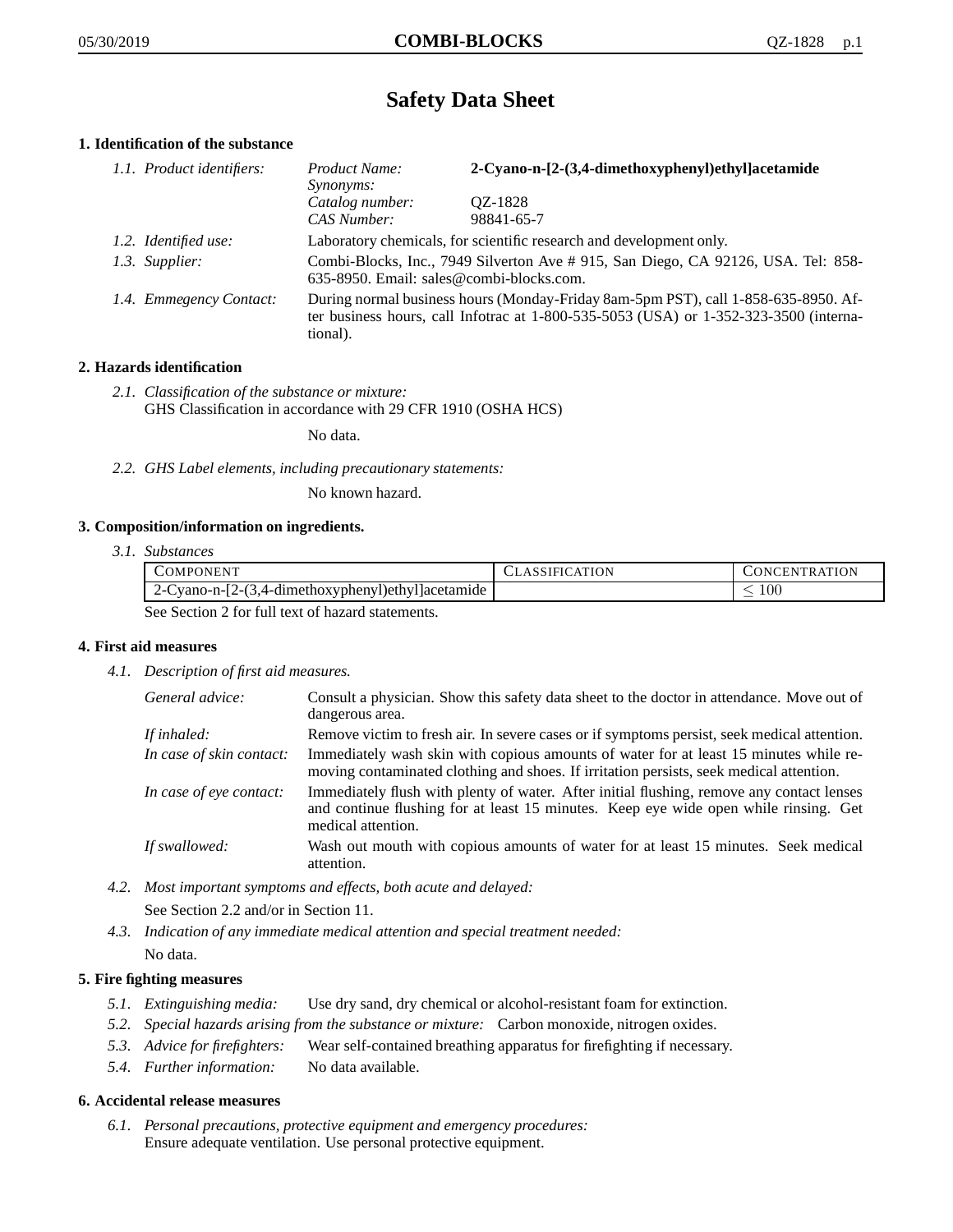- *6.2. Environmental precautions:* Should not be released into the environment. See Section 12 for additional ecological information.
- *6.3. Methods and materials for containment and cleaning up:* Sweep up or vacuum up spillage and collect in suitable container for disposal.
- *6.4. Reference to other sections:* Refer to protective measures listed in Sections 8 and 13.

# **7. Handling and storage**

- *7.1. Precautions for safe handling:* Avoid contact with skin and eyes. Avoid inhalation of vapour or mist. Keep away from sources of ignition - No smoking. Take measures to prevent the build up of electrostatic charge. For precautions see section 2.2.
- *7.2. Conditions for safe storage, including any incompatibilities:* Keep container tightly closed in a dry and well-ventilated place. Containers which are opened must be carefully resealed and kept upright to prevent leakage.
- *7.3. Specific end use(s):* Laboratory chemicals, for scientific research and development only.

# **8. Exposure Controls / Personal protection**

- *8.1. Control parameters:*
- *Components with workplace control parameters:* Contains no substances with occupational exposure limit values. *8.2. Exposure controls:*

*Appropriate engineering controls:* Ensure that eyewash stations and safety showers are close to the workstation location. Ensure adequate ventilation, especially in confined areas.

*Personal protective equipment:*

| Eye/face protection:    | Wear appropriate protective eyeglasses or chemical safety goggles as described by OSHA's<br>eye and face protection regulations in 29 CFR 1910.133 or European Standard EN166.                                                                                                                                         |
|-------------------------|------------------------------------------------------------------------------------------------------------------------------------------------------------------------------------------------------------------------------------------------------------------------------------------------------------------------|
| Skin protection:        | Handle with gloves. Gloves must be inspected prior to use. Use proper glove removal<br>technique (without touching glove's outer surface) to avoid skin contact with this product.<br>Dispose of contaminated gloves after use in accordance with applicable laws and good<br>laboratory practices. Wash and dry hands |
| <b>Body Protection:</b> | Complete suit protecting against chemicals, Flame retardant antistatic protective clothing.,<br>The type of protective equipment must be selected according to the concentration and<br>amount of the dangerous substance at the specific workplace.                                                                   |
| Respiratory protection: |                                                                                                                                                                                                                                                                                                                        |

Control of environmental exposure: Prevent further leakage or spillage if safe to do so. Do not let product enter drains.

# **9. Physical and chemical properties**

*9.1. Information on basic physical and chemical properties*

| (a)                          | Appearance:                                   | No data  |
|------------------------------|-----------------------------------------------|----------|
| (b)                          | Odour:                                        | No data  |
| (c)                          | Odour Threshold:                              | No data  |
| (d)                          | pH:                                           | No data  |
| (e)                          | Melting point/freezing point:                 | No date. |
| (f)                          | Initial boiling point and boiling range:      | No data  |
| (g)                          | Flash point:                                  | No data  |
| (h)                          | Evaporatoin rate:                             | No data  |
| (i)                          | Flammability (solid, gas):                    | No data  |
| (j)                          | Upper/lower flammability or explosive limits: | No data  |
| $\left( k\right)$            | Vapour pressure:                              | No data  |
| $\left( \frac{1}{2} \right)$ | Vapour density:                               | No data  |
| (m)                          | Relative density:                             | No data  |
| (n)                          | Water solubility:                             | No data  |
| $\circ$                      | Partition coefficient: n-octanol/water:       | No data  |
| (p)                          | Auto-ignition:                                | No data  |
| (q)                          | Decomposition temperature:                    | No data  |
| (r)                          | Viscosity:                                    | No data  |
| (s)                          | Explosive properties:                         | No data  |
| (t)                          | Oxidizing properties:                         | No data  |